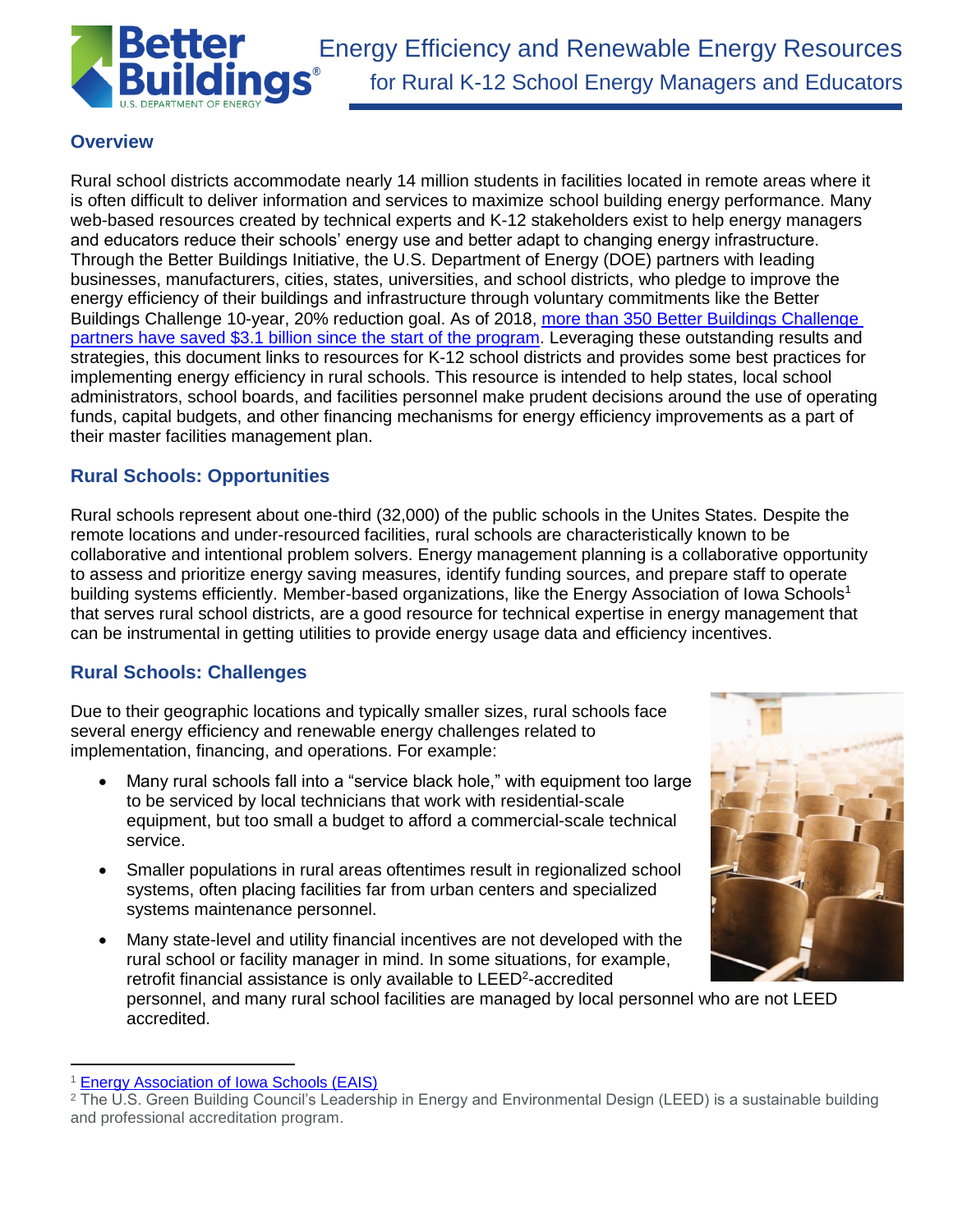# **Solutions**

Rural school stakeholders can adapt existing Better Buildings and DOE technical resources to meet their specific needs. This information includes energy-efficient practices and principles building owners can apply with local perspectives on energy dependence and fuel sources in mind, complex technical information distilled for a mid-skilled workforce, and program options to accommodate a range of organizational buy-in. This document pulls together key technologies, strategies, and financial mechanisms from existing Better Buildings solutions and other sources that can help rural school district stakeholders become more energy-efficient.

Broadly, many of these solutions rely on reducing building energy use through the integration of energy efficiency measures (EEMs). EEMs are strategies that reduce energy use in a building. Energy efficiency is prioritized to minimize the level of energy demand for the building and maximize energy cost savings. The cost of integrating renewable energy technologies into a high efficiency building may become more affordable due to reduced energy demand. Renewable energy, such as electricity generated from solar photovoltaic panels, is another viable option for increasing sustainability in rural school buildings. Renewable energy investments require financing or upfront funding, as well as contractual agreements with the utility for grid interconnection or the power generation company for the electricity provided.

Solutions for rural K-12 school districts to consider include:

- **Understanding the building's current energy use by conducting a building energy audit, which can be as simple as reviewing energy bills.** The energy audit provides helpful insights into energy use and can be used to pinpoint areas for EEMs to be implemented that will result in the most significant energy and cost savings.
- **Considering how energy efficiency can make onsite renewable energy investments more cost effective.** Building owners can first consider EEMs, which typically offer properly sized equipment, reduced energy waste, and an appealing return on investment through energy saved. Furthermore, energy efficiency can reduce the renewable energy generation requirements for a project, thus reducing the initial cost for renewable energy installations and upgrades.
- **Considering occupants (teachers, students, and staff) when evaluating energy efficiency strategies.** Building owners can evaluate whether occupants will operate EEMs as intended. Occupant training can encourage energy-efficient behavior, such as turning off lights when they are not needed or closing windows and doors when the weather is unfavorable. EEMs that are complicated or significantly disrupt business-as-usual behavior often don't work and yield little energy savings.
- **Verifying that all decisions make sense financially.** Most EEMs have a favorable return on investment and will yield cost savings over the long term. Building owners can consider the return on investment and any financial incentives that reduce up-front costs to a school district when deciding to implement EEMs. Financial considerations for projects include reduced operations and maintenance costs. More in-depth financial analysis includes simple payback, internal rate of return, or net present value.
- **Conducting research before committing to offsite renewable power purchase agreements (PPAs).** PPAs are contracts that commit a school district to the purchase of power from a supplier over a set period of time. Before entering a PPA, school district officials can conduct a comprehensive financial and risk analysis to ensure that the risk of the PPA cost exceeding traditional power cost is low, assess factor transmission costs and feasibility, and verify or authenticate the offeror as a part of due diligence.

The following examples, resources, and technologies are used to expand upon these high-level solutions for reducing energy use in school buildings.

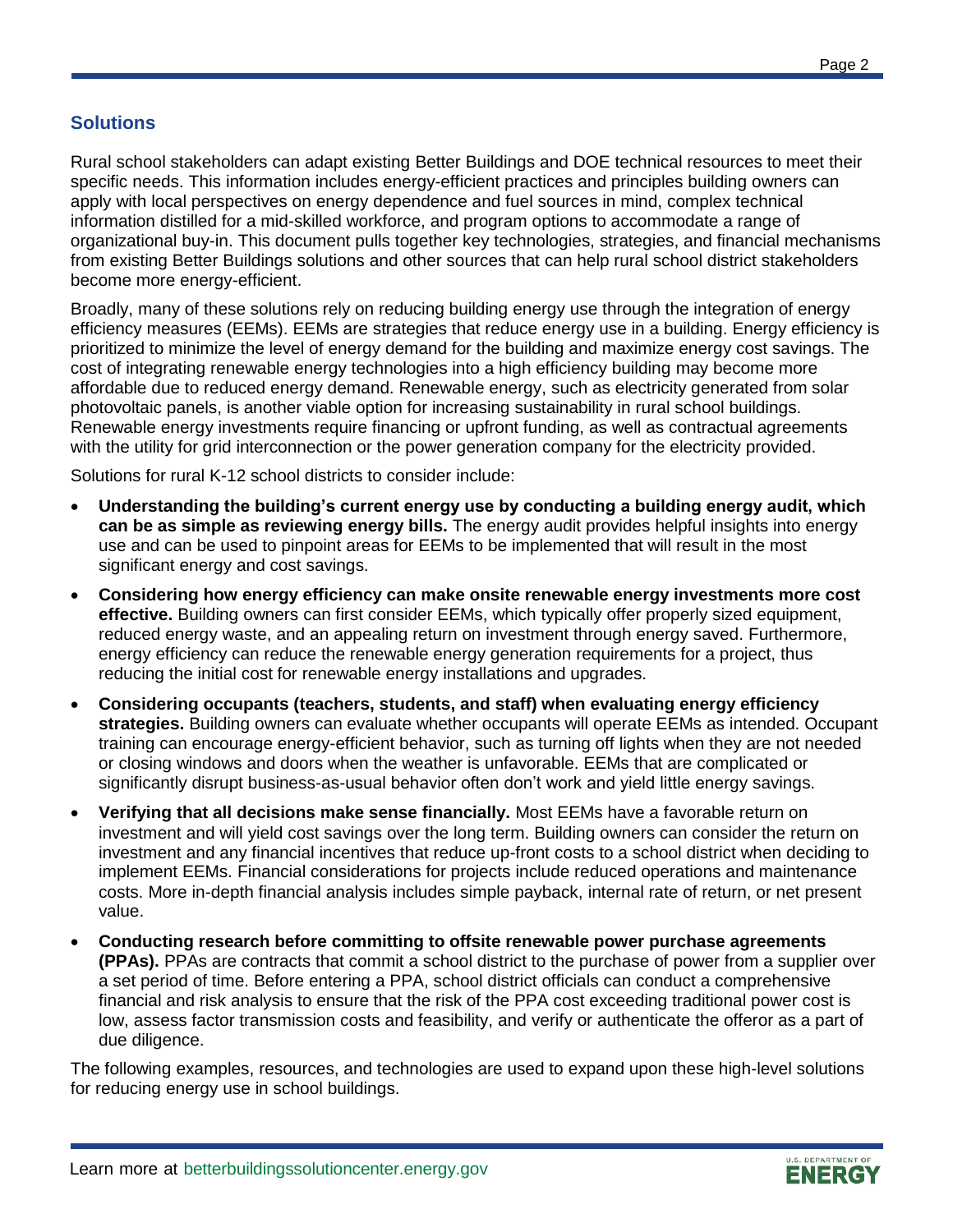## **Resources**

### **Benchmarking**

Benchmarking is essential for understanding energy use patterns in all buildings, including rural K-12 schools. It is a proactive approach to energy management that emphasizes continuous improvement and helps organizations manage their energy use rather than react to it. Benchmarking can also help to assess the effectiveness of current building operations by verifying energy, cost, or emission savings. These results are then communicated in terms that are easy for building managers to understand. By tracking energy use, benchmarking compliments resource planning in setting goals, targets, and timelines. For example, the State of Iowa benchmarked 395 K-12 schools and identified energy use trends and equipment improvement priorities that are expected to save nearly \$2.8 million in annual energy costs. To maintain this data, ENERGY STAR Portfolio Manager is a commonly used energy tracking resource; it makes benchmarking accessible to all types of building managers by performing weather normalization, adjusting energy calculations to account for changes in operation over time, and allowing for easy sharing of data.

- **[Advancing Energy Efficiency through the Iowa Benchmarking Project](https://www.energy.gov/sites/prod/files/2017/04/f34/WIP-Iowa-Implementation-Model.pdf)**
- **[ENERGY STAR Portfolio Manager](https://www.energystar.gov/buildings/facility-owners-and-managers/existing-buildings/use-portfolio-manager)**
- **[Designing a Benchmarking Plan](https://www.energy.gov/sites/prod/files/2017/09/f36/tap_designing_a_benchmarking_plan.pdf)**

## **American Society of Heating, Refrigerating, and Air-Conditioning Engineers (ASHRAE) Advanced Energy Design Guides**

As an overarching resource, the Advanced Energy Design Guides contain detailed guidance for energyefficient building design. The Advanced Energy Design Guides make the business case for energy efficiency and provide technical implementation details that are refined and validated through building energy modeling. They are a useful starting point for rural school districts seeking to achieve significant energy and cost savings through energy efficiency. These guides achieve 30% and 50% reductions in building energy use compared with ASHRAE 90.1-1999 and ASHRAE 90.1-2004, respectively. There is also a guide for K-12 school retrofits, and the recently published zero energy building guide for K-12 schools provides technical implementation details on how a K-12 school building can produce as much energy as it consumes from the grid on an annual basis.

- **[Advanced Energy Design Guide for K-12 School Buildings: Achieving 30% Energy Savings](https://www.ashrae.org/technical-resources/aedgs/30-percent-aedg-free-download)**
- **[Advanced Energy Design Guide for K-12 School Buildings: Achieving 50% Energy Savings](https://buildingdata.energy.gov/cbrd/resource/1100) [Advanced Energy Retrofit Guide for K-12 Schools](https://buildingdata.energy.gov/cbrd/resource/17)**
- **[Advanced Energy Design Guide for K-12 School Buildings: Achieving Zero Energy](https://buildingdata.energy.gov/cbrd/resource/2584)**

### **Energy Audits**

An energy audit is an assessment of a building's energy use. Energy audits are a best practice and first step in identifying potential energy efficiency strategies for any given school because they identify distinct energy and cost savings opportunities specific to the individual school. Audits range from simple to detailed; the simplest energy audit involves reviewing utility bills for energy use trends. Rural school districts can leverage these types of low- to no-cost energy efficiency strategies to take stock of current building energy use before investing in more costly upgrades that may not address existing facility issues.

Energy audits help the building owner identify issues such as failing or poorly-commissioned equipment and uncoordinated operations (e.g., lights left on in unoccupied spaces). Depending on the rigor of an audit, it can cost anywhere from \$0.02 to \$0.50 per square foot. Alternatively, many utilities or energy service providers offer free audits or incentives, such as rebates, to offset the cost of audits. Extensive information on energy audits can be found in the *Advanced Energy Retrofit Guide for K-12 School*s and *A* 

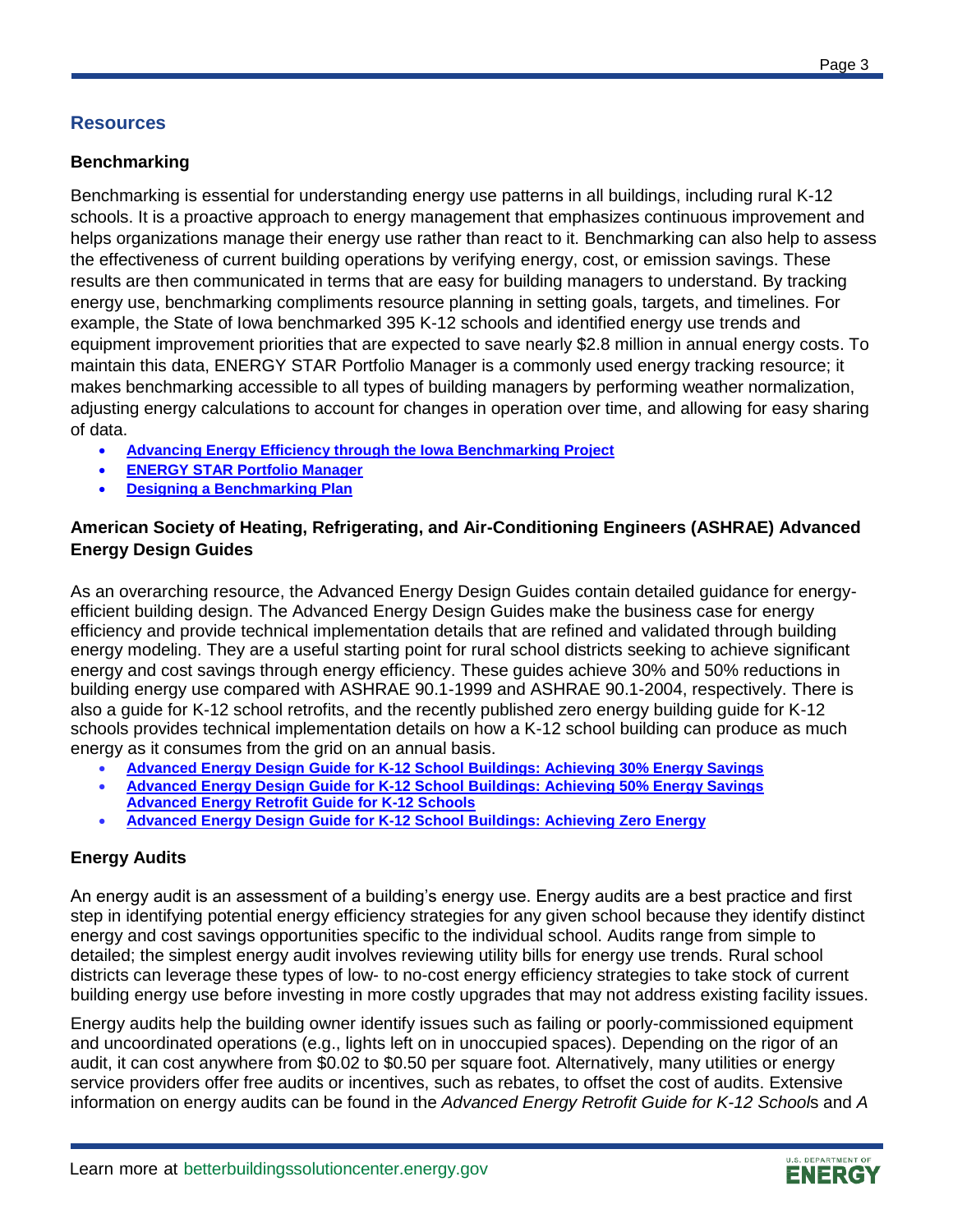*Guide to Energy Audits* (Section 2.5, pp. 27–31).

- **[Advanced Energy Retrofit Guide for K-12 Schools](https://buildingdata.energy.gov/cbrd/resource/17)**
- **[A Guide to Energy Audits](https://buildingdata.energy.gov/cbrd/resource/1034)**

## **Energy Efficiency Measures (EEMs)**

EEMs are strategies to reduce building energy use. Examples include switching to more energy-efficient heating, ventilating, and air-conditioning (HVAC) equipment; improving insulation; installing energy-efficient windows (e.g., insulated glazing units); adding occupancy- or daylight-sensing lighting controls; upgrading to energy-efficient lighting; or changing building operation protocols (e.g., coordinating the use of HVAC systems for maximum comfort only during occupied hours). K-12 school building energy use is largely attributable to HVAC and lighting. Because the building envelope has a major effect on heating and cooling loads, improvements to the building envelope also offer significant energy efficiency opportunities. Below are descriptions of common EEMs and links to helpful resources.

 **Lighting and Daylighting**: Advances in lighting technology, particularly solidstate lighting, allow facilities to reduce their lighting power densities by replacing existing light bulbs. Lighting is typically one of the top three energy end-uses in schools, so school districts frequently consider implementing lighting changes as part of a school's energy efficiency design or upgrades. A school can install daylightresponsive lighting controls and occupancy or vacancy sensors to further reduce lighting loads. Many spaces in a school are good candidates for these controls (e.g.,



classrooms, auditoriums, and cafeterias). Note that controls only work well when they are commissioned and operated properly. Daylighting also involves addressing glare from low-angle sun and optimizing the window orientation and sizing to maximize energy and cost savings opportunities. Although these strategies are most effective when applied early in the design process, existing schools can leverage the principles of "daylight harvesting" through daylightresponsive controls. For example, Henderson County Public Schools in North Carolina integrated daylighting and responsive controls in two of their newest facilities, Hillandale and Mills River Elementary Schools, which are expected to achieve an annual energy savings of \$60,000 to \$70,000.

- **[Solid-State Lighting Information:](https://buildingdata.energy.gov/cbrd/resource/911) Fact Sheet**
- **[Design Guide for Low Energy Building Lighting Controls](https://buildingdata.energy.gov/cbrd/resource/989)**
- **[Daylighting Schools: How-To Guide](https://www.lrc.rpi.edu/programs/daylighting/pdf/guidelines.pdf)**
- **[Daylighting in School: Improving Student Performance and Health at a Price Schools Can Afford](https://buildingdata.energy.gov/cbrd/resource/2016)**
- **[Lighting Retrofit Strategies for California Schools](https://cltc.ucdavis.edu/publication/lighting-retrofit-strategies-california-schools)**
- **[Energy Case Study: Henderson County Public Schools](https://moseleyarchitectsk12.files.wordpress.com/2013/05/henderson-county-schools-case-study_4-page-version.pdf)**
- **Heating, Ventilating, and Air-Conditioning (HVAC)**: The opportunities for energy savings through improvements to the HVAC systems of a school are discussed in the Advanced Energy Design Guides as well as the resources listed below. Note that rural school districts should consider only installing equipment that can be maintained with local experts or with access to a good servicing

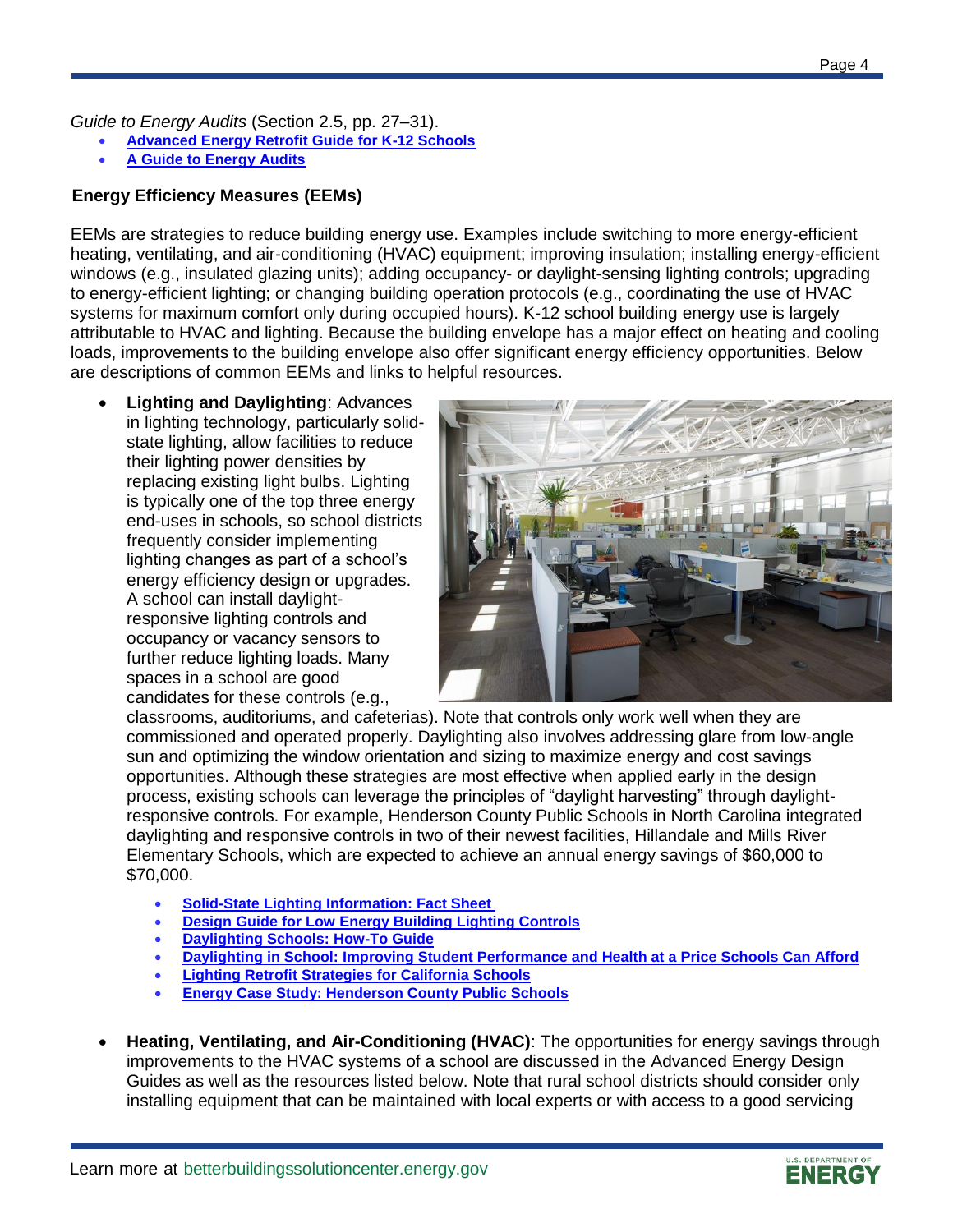network. Complex systems can be difficult to maintain in rural districts. Rural school districts tend to be more successful when staff can address minor maintenance and equipment operations and the school district has a responsive service plan. For example, River Trails Middle School in Mt. Prospect, Illinois faced inconsistent comfort levels and constant work maintenance orders. With outdated controls, building occupants and maintenance personnel did not have as much control over the HVAC systems as they would have liked. The district implemented an upgrade of the HVAC controls and retro-commissioned the building systems that is expected to result in a 15% annual energy savings and \$11,000 annual cost savings.

- **[High-Performance HVAC](https://buildingdata.energy.gov/cbrd/resource/2301)**
- **[Introduction to Commercial Building HVAC](https://buildingdata.energy.gov/cbrd/resource/2298) Systems and Energy Code Requirements**
- **[River Trails School District 26: River Trails Middle School](https://betterbuildingssolutioncenter.energy.gov/showcase-projects/river-trails-middle-school)**
- **Plug and Process Loads**: Plug and process loads include all plug-in and hard-wired loads in a building that are not associated with HVAC, lighting, water heating, or other major building equipment needed for basic building operation. Plug and process loads account for 10% of energy use in educational buildings. Ad-hoc equipment changes and additions in the classroom can make this percentage even higher in rural schools. Coffee pots and electric resistance space heaters can adversely affect the energy use of a school. For example, Carrollton-Farmers Branch Independent School District in Texas



partnered with an energy services company to assess how energy was being used and where it was being wasted. An audit pilot program conducted at three schools discovered a potential energy savings of \$23,000 annually through improvements to lighting, heating and cooling, food preparation, kitchen and cafeteria, and office appliances.

- **[Saving Energy through Advanced Power Strips](https://buildingdata.energy.gov/cbrd/resource/1553)**
- **[Flowchart for Selecting a Control Strategy for Plug and Process Loads](https://buildingdata.energy.gov/cbrd/resource/1550)**
- **[Selecting a Control Strategy for Miscellaneous Electrical Loads](https://buildingdata.energy.gov/cbrd/resource/678)**
- **[Better Buildings Decision Guide for Plug and Process Load Controls](https://betterbuildingssolutioncenter.energy.gov/sites/default/files/attachments/Decision_Guides_for_PPL_Controls.pdf)**
- **[Carrollton-Farmers Branch Independent School District: Panoramic Power Helps School District](https://business.directenergy.com/about-us/customer-testimonials/carrollton-farmers-branch-isd)  [Identify Nearly \\$23K in Energy Savings](https://business.directenergy.com/about-us/customer-testimonials/carrollton-farmers-branch-isd)**
- **Envelope**: As the primary means of managing the transfer of thermal energy into or out of a building, the envelope the exterior shell enclosing the building—presents several opportunities for energy efficiency improvements. High performance windows and aftermarket window treatments or films can admit light while controlling solar loads, and low-e coatings can improve the insulating value of the glazing, keeping heat in the building in winter. Additional options include improving insulation and retrofitting overhangs for solar shading. These and other technical implementation details are discussed in the Advanced Energy Design Guides and other resources. For example, Poudre High School in Colorado, an 1,800 rural student facility, underwent a life cycle activity analysis and building envelope assessment. Based on this data, the district



performed deep retrofits at Poudre High School that achieved a 26% reduction in annual energy consumption. The building envelope measures included removing single paned windows and

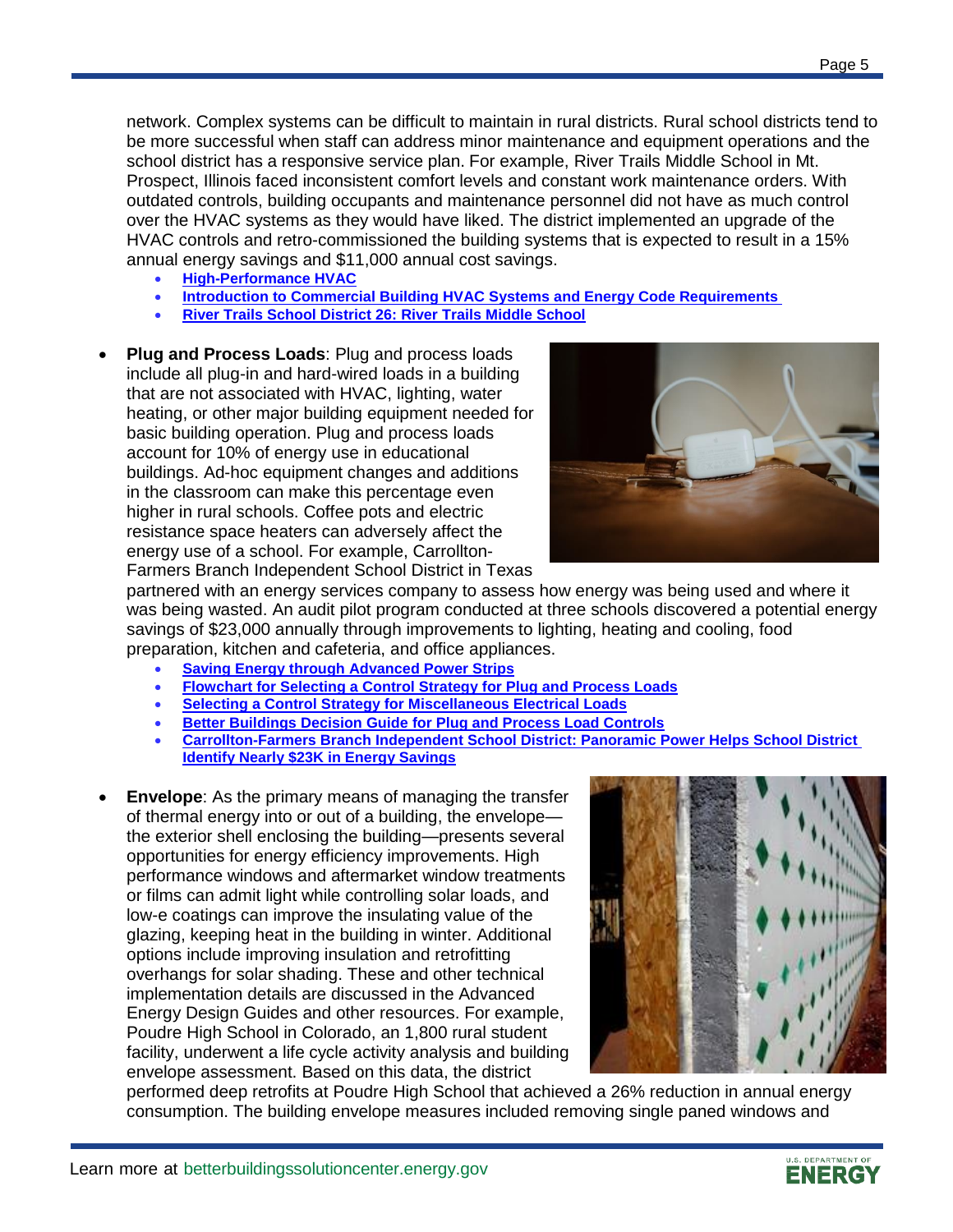potential asbestos caulking surrounding frames and replacing them with double paned counterparts with aluminum frames and thermal breaks.

- **[Building Envelope Design Guide](https://buildingdata.energy.gov/cbrd/resource/2165)**
- **[Building Envelope Thermal Bridging Guide](https://buildingdata.energy.gov/cbrd/resource/2166)**
- **[Poudre School District: Poudre High School Infrastructure Replacement](https://betterbuildingssolutioncenter.energy.gov/showcase-projects/poudre-high-school-infrastructure-replacement)**
- **Commissioning**: Commissioning is the process of ensuring that the mechanical systems of a building are installed and performing according to the criteria in the original design and engineering documentation. This process is performed on new buildings, but it may be revisited over time, particularly if building energy or thermal comfort performance is not meeting expectations (e.g., if identified as an areas of opportunity in an energy audit as described elsewhere in this document). For example, Parkway West High School has a student population of approximately 1,260 and is one of five high schools within the rural Parkway School District in Missouri. The school conducted a retro-commissioning study due to its low building energy performance and occupant discomfort that produced suggested performance and indoor quality upgrades. After building improvements, the project is expected to result in an annual energy savings of 15% and an annual cost savings of \$55,000.
	- **[Building Commissioning](https://buildingdata.energy.gov/cbrd/resource/2113)**
	- **[Net Zero Building Commissioning](https://buildingdata.energy.gov/cbrd/resource/2112)**
	- **[A Guide to Building Commissioning](https://buildingdata.energy.gov/cbrd/resource/1032)**
	- **[Parkway Schools: Parkway West High School Retro-Commissioning Project and HVAC](https://betterbuildingssolutioncenter.energy.gov/showcase-projects/parkway-west-high-school-retro-commissioning-project-and-hvac-maintenance)  [Maintenance Improvements](https://betterbuildingssolutioncenter.energy.gov/showcase-projects/parkway-west-high-school-retro-commissioning-project-and-hvac-maintenance)**
- **Operations and Maintenance (O&M)**: A building may be designed to be energy-efficient, but even the most energy-efficient strategies and technologies will underperform if not operated and maintained in an energy-efficient manner. This is often the culprit when EEMs are deemed failures or labeled as "not working." To increase the likelihood that a building will be operated in an energyefficient manner, rural school districts can train facilities maintenance staff on how to interact with the energy-efficient aspects of the building. Similarly, building occupants, including teachers and students, can also be trained on how to use the building in an energy-efficient manner (e.g., turning off lights when no one is in a classroom or using daylighting when feasible).
	- **[Realizing High-Performance Buildings: How To Maintain Energy-Efficient Design Intent During](https://buildingdata.energy.gov/cbrd/resource/1913)  [Building Operation](https://buildingdata.energy.gov/cbrd/resource/1913)**
	- **[Operations and Maintenance Guide](https://buildingdata.energy.gov/cbrd/resource/1033)**
	- **[Operations & Maintenance: A Guide to Achieving Operational Efficiency](https://buildingdata.energy.gov/cbrd/resource/879)**
- **Measurement and Verification (M&V)**: This strategy involves the measurement of installed energy efficiency measures and building system performance in order to verify the systems are commissioned properly and delivering the performance expected. During measurement and verification, a building owner can identify areas where a building is underperforming from an energy perspective. Fixing identified issues can lead to more energy and cost savings, especially when addressing simpler issues in rural schools where it may not be feasible to conduct comprehensive equipment upgrades.
	- **[International Performance Measurement & Verification Protocol](https://buildingdata.energy.gov/cbrd/resource/981)**
	- **[Standard Measurement and Verification Plan for Lighting Retrofit Projects for Buildings and](https://buildingdata.energy.gov/cbrd/resource/1084)  [Building Sites](https://buildingdata.energy.gov/cbrd/resource/1084)**
	- **[Measuring Campus Performance: Submetering Fact Sheet](https://4553qr1wvuj43kndml31ma60-wpengine.netdna-ssl.com/wp-content/uploads/2016/11/Submetering-bulletin.pdf)**

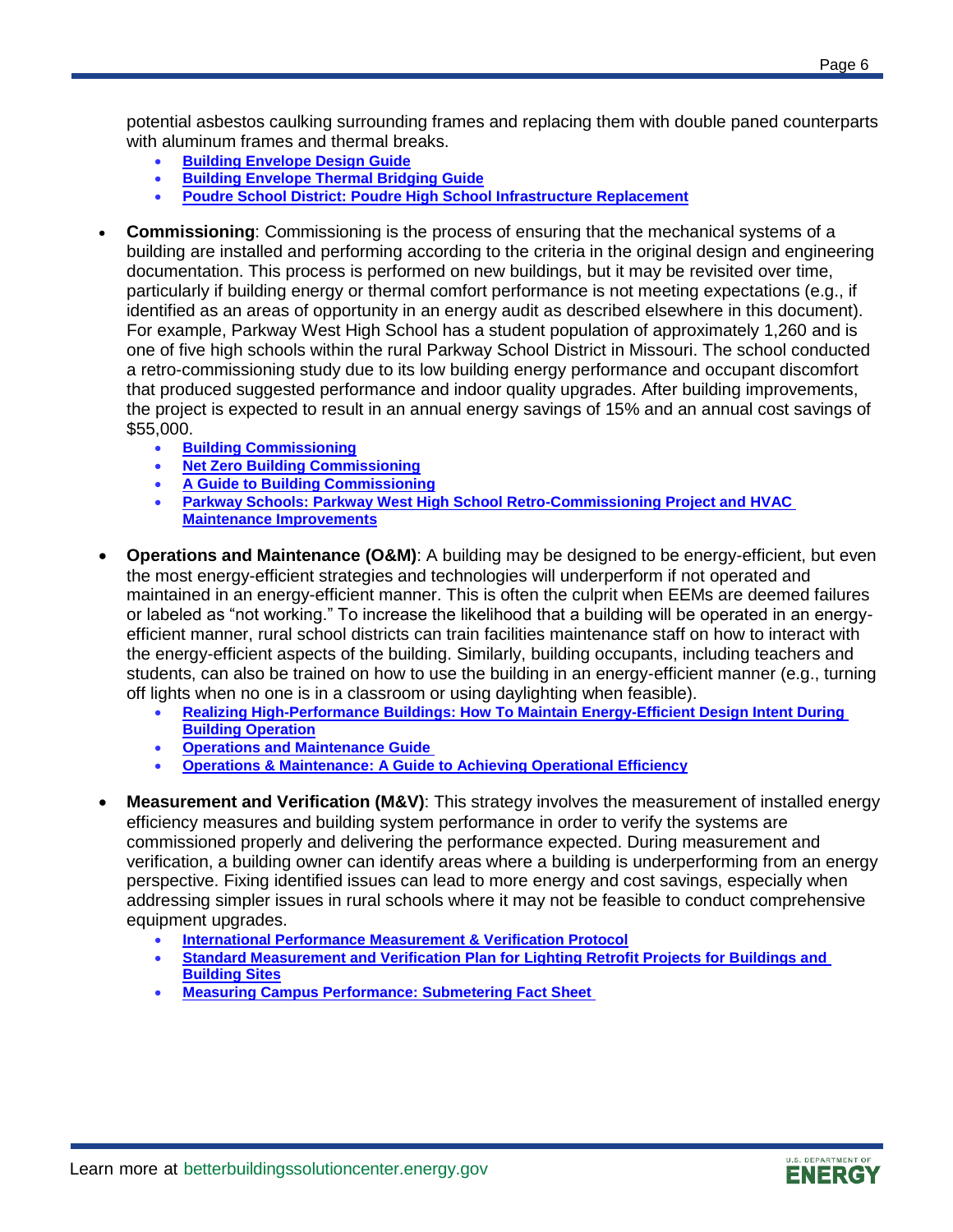## **Renewable Energy and Combined Heat and Power (CHP)**



Renewable energy, such as photovoltaic panels, may be installed in a new construction project or during a retrofit to offset a school's base energy use and resulting environmental footprint. CHP systems can use renewable biomass or conventional fuels and can be an attractive option for some schools to reduce energy costs.<sup>3</sup> The use of renewable energy is a common strategy for achieving near zero energy or even zero energy status. A zero energy building produces energy on-site or purchases renewable energy equal to the total amount of energy it

consumes on an annual basis. Financing for renewable energy is available, commonly through a PPA, an agreement to purchase power from a solar or wind power provider or a utility at a certain cost over a defined timeframe. For example, Anne Arundel County Public Schools in Maryland financed a 1.4 MW solar array through a PPA with a local solar company. The PPA allowed the school district to meet the energy needs of Maryland's fourth largest school district producing almost 2,000 MWh of electricity and return a savings of nearly \$1.8 million over the life of the project through lower energy costs.

- **[Power Purchase Agreements](https://buildingdata.energy.gov/cbrd/resource/1973)**
- **[Third-Party Financing and Power Purchase Agreements for Public Sector PV Projects](https://buildingdata.energy.gov/cbrd/resource/1506)**
- **[Power Purchase Agreement Checklist for State and Local Governments](https://buildingdata.energy.gov/cbrd/resource/1509)**
- **[Financing Solar Photovoltaic at Government Sites with Power Purchase Agreements and Public Debt](https://buildingdata.energy.gov/cbrd/resource/1510)**
- **[Municipal Bond-Power Purchase Agreement Model Continues to Provide Low-Cost Solar Energy](https://buildingdata.energy.gov/cbrd/resource/1521)**
- **[Financing Energy Upgrades for K-12 School Districts: Boulder Valley School District, Colorado](https://buildingdata.energy.gov/cbrd/resource/1507)**
- **[Anne Arundel County Public Schools Completes First Major Solar Project](https://www.standardsolar.com/AACPS-first-solar-project)**

### **Financing**

 $\overline{a}$ 

In addition to the resources on PPAs listed in the renewable energy section, there are other mechanisms available to finance K-12 energy efficiency upgrades included in the resources below. For example, in the *Financing Energy Upgrades for K-12 School Districts* publication, a case study on the Douglas County School District in Nevada describes in detail the energy savings performance contract (ESPC) process, which enabled energy savings upgrades in a district with several aging buildings over 35 years old. Through an ESPC, Douglas County School District implemented \$5.1 million in improvements. Within 18 months of initiating the project, the work was complete and saving the district money. Additionally, the Oxford Area Community School District in Michigan bundled an ESPC contract with limited-tax general obligation bonds to fund nearly \$3 million of energy efficiency improvements in its district with eight schools, achieving a 15-year payback period and about \$340,000 in annual savings. Finally, a number of states offer ESPC technical assistance and/or low-cost financing for energy efficiency upgrades. For example, the Texas LoanSTAR Program is a revolving loan fund program for Texas public schools and other public entities across the state. Rural schools can also sometimes access financing through their rural electrical cooperative. DOE provides loans to qualified rural residents to implement cost effective energy efficiency measures through the Rural Energy Savings Program (RESP), a program that helps rural families and small businesses achieve cost savings by providing loans to qualified consumers to implement durable cost-effective energy efficiency measures. School districts are encouraged to contact their state energy offices to discuss financing options for energy efficiency.

- **[Innovative Financing Resource](https://betterbuildingssolutioncenter.energy.gov/solutions-at-a-glance/innovative-financing-approach-k-12-energy-efficiency)**
- **[Financing Energy Upgrades for K-12 School Districts: Douglas County, Nevada and Oxford Area](https://www1.eere.energy.gov/wip/solutioncenter/pdfs/financing_energy_upgrades_k-12.pdf)  [Community School District, Michigan](https://www1.eere.energy.gov/wip/solutioncenter/pdfs/financing_energy_upgrades_k-12.pdf)**



<sup>&</sup>lt;sup>3</sup> The U.S. Department of Energy manages CHP Technical Assistance Partnerships in ten regional offices across the country. For more information and how to contact regional experts, you can view a two-page summary [here.](https://betterbuildingssolutioncenter.energy.gov/sites/default/files/attachments/CHP_deployment_program_fact_sheet_040318.pdf)